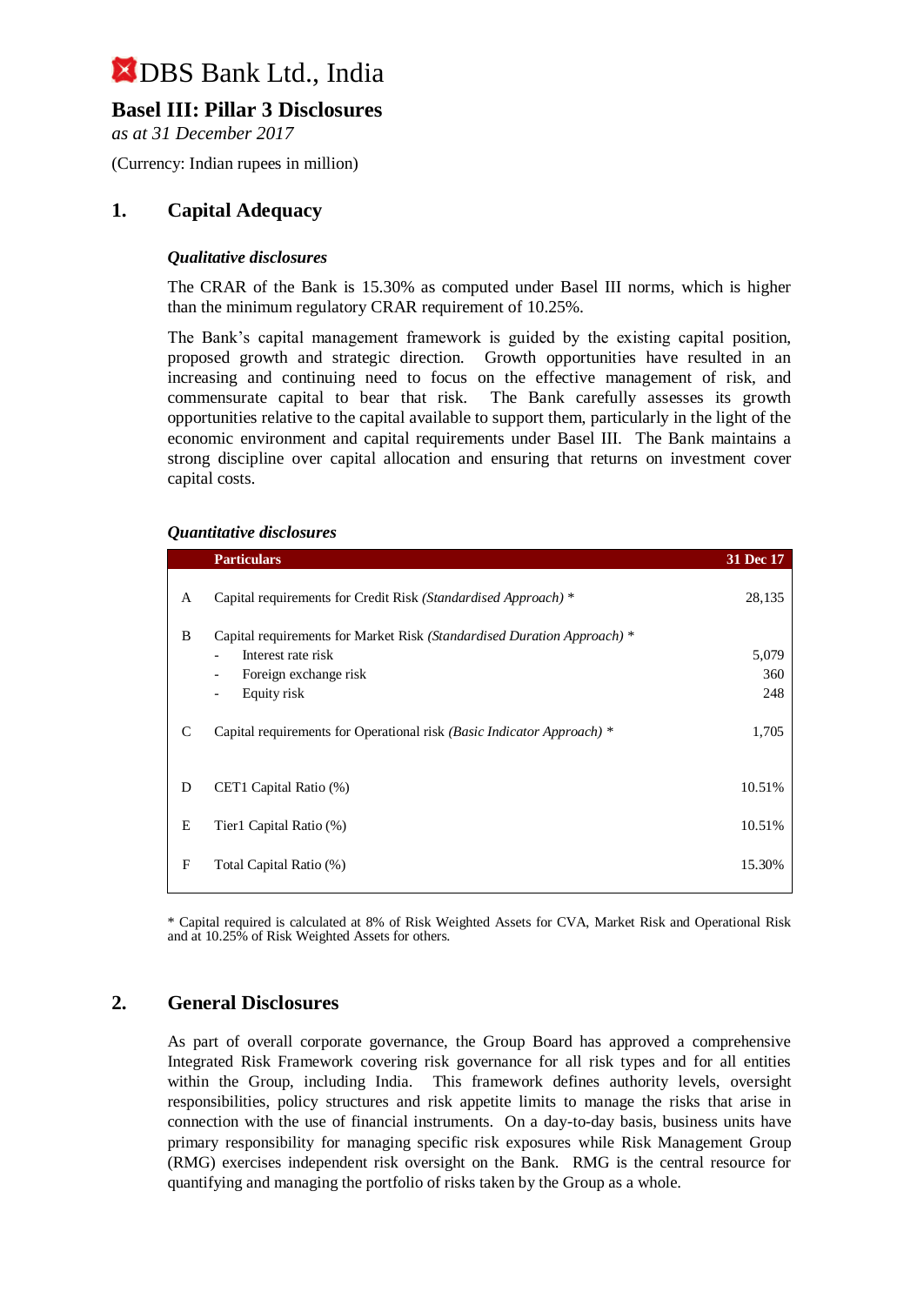## **Basel III: Pillar 3 Disclosures**

*as at 31 December 2017*

(Currency: Indian rupees in million)

#### **2. General Disclosures (***Continued***)**

#### *A) General Disclosures for Credit Risk*

#### *Qualitative Disclosures*

#### **Credit Risk Management Policy**

The credit policies and basic procedures of the Bank relating to its lending activities are contained in the Local Credit / Loan Policy of the Bank, Core Credit Policy at Singapore and the Credit Manual. These are based on the general credit principles, directives / guidelines issued by the RBI from time to time as well as instructions and guidelines of DBS Bank Ltd, Singapore (hereinafter referred to as 'the Head Office'). In the unlikely event of any conflict amongst the RBI guidelines and Head Office Guidelines, the more conservative policy / guideline is followed.

The Core Credit Policy and the Credit / Loan policy outlines the Bank's approach to Credit Risk Management and sets out the rules and guidelines under which the Bank would develop and grows its lending business. These policies provide guidance to the Bank's Corporate Banking, SME Banking and Financial Institutions Group to manage the growth of their portfolio of customer assets in line with the Bank's credit culture and profitability objectives, taking into account the capital needed to support the growth.

Supplementary policies to the main Core Credit Policy and the Credit / Loan policy have also been laid out, for certain types of lending and credit-related operations. These include subject specific policies relating to risk ratings, Default policy, Specialized Lending etc., as well as guidelines for Real Estate lending, NBFC lending, hedging of FX exposures, credit risk mitigation, sectoral and individual / group borrower limits, bridge loans, bill discounting, etc.

The Credit Risk management approach for Consumer banking business is derived from the Consumer Banking Credit Risk Policy (CBCRP), supplemented by the Risk Acceptance Criteria (RACs). These policies provide guidance on various aspects such as Policy Governance, Roles & Responsibilities, Credit Approval, Credit Management Process, evaluation of higher Risk Credits etc.

Responsibility for monitoring post-approval conditions resides with the Credit Control Unit (CCU), which reports in to Head of CCU in Singapore, with local oversight of the Senior Risk Executive (SRE) in India. The responsibility for risk reporting is with the Credit Risk - COO team which reports to the SRE in India. The Risk Based Supervision (RBS) submission to RBI contains further details on the same.

Advances are classified into performing and non-performing advances (NPAs) as per RBI guidelines. NPA's are further classified into sub-standard, doubtful and loss assets based on the criteria stipulated by RBI.

#### *Quantitative Disclosures*

#### **Credit Exposure**

| <b>Particulars</b> | 31 Dec 17 |
|--------------------|-----------|
| Fund Based *       | 228,423   |
| Non Fund Based **  | 216,776   |

\* This amount represents Gross Advances and Bank exposures.

\*\* This amount represents trade and unutilized exposures after applying credit conversion factor and Credit equivalent of FX/derivative exposures.

The Bank does not have overseas operations and hence exposures are restricted to the domestic segment.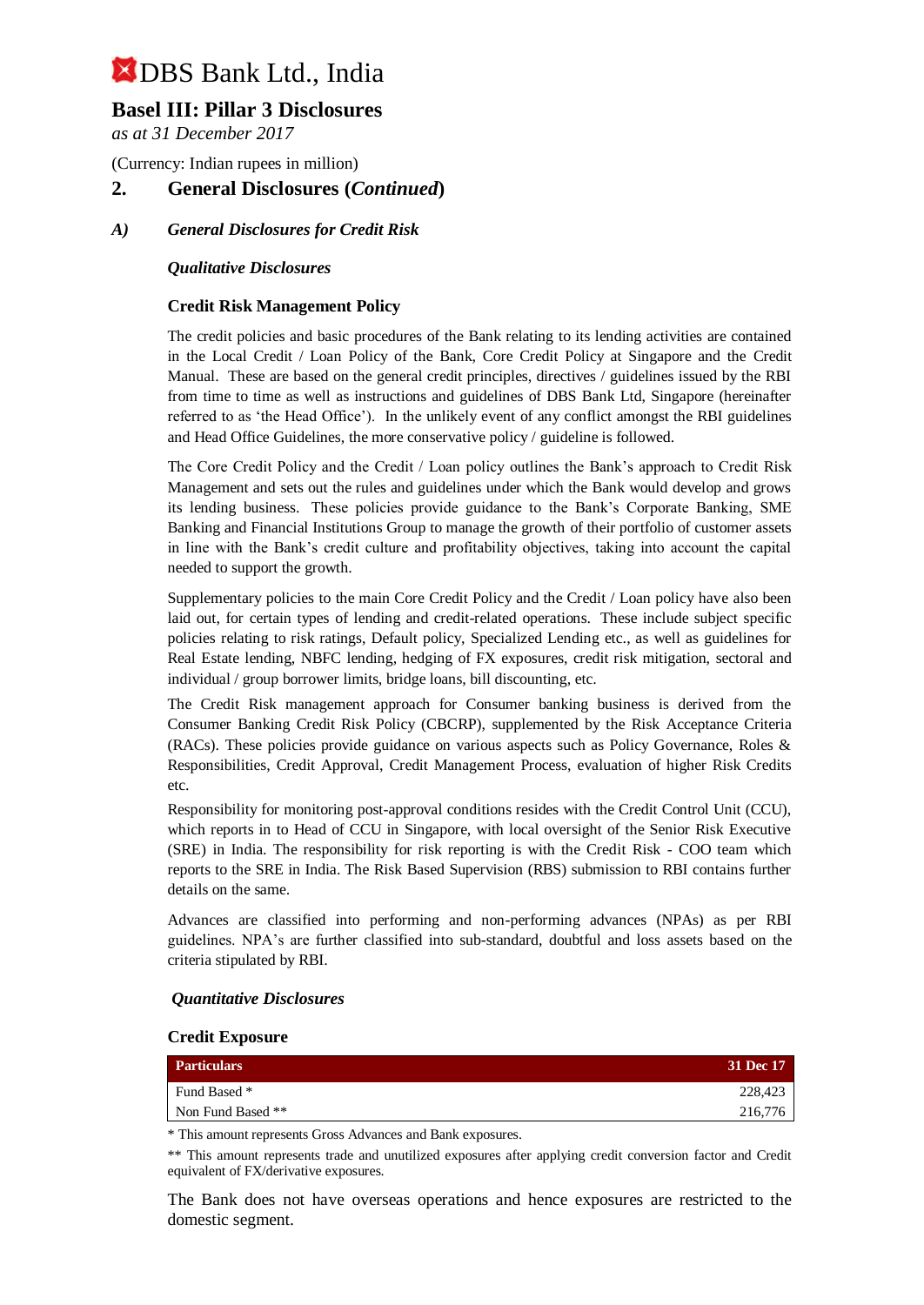## **Basel III: Pillar 3 Disclosures**

*as at 31 December 2017*

(Currency: Indian rupees in million)

## **2. General Disclosures** *(Continued)*

## *Quantitative Disclosures (Continued)*

### **Industry wise Exposures (Fund Based exposures)**

| <b>Industry</b>                                                                  | 31 Dec 17 |
|----------------------------------------------------------------------------------|-----------|
| Bank*                                                                            | 86,759    |
| Metal and Metal Products                                                         | 15,748    |
| Home Loan                                                                        | 12,164    |
| Vehicles, Vehicle Parts and Transport Equipments                                 | 8,920     |
| Chemicals and Chemical Products (Dyes, Paints, etc.) - Drugs and Pharmaceuticals | 8,783     |
| Infrastructure - Telecommunication                                               | 8,329     |
| Construction                                                                     | 7,825     |
| Oil (storage and pipeline)                                                       | 7,096     |
| Petroleum (non-infra), Coal Products (non-mining) and Nuclear Fuels              | 7,034     |
| Basic Metal & Metal products - Iron and Steel                                    | 6,346     |
| Non-Banking Financial Institutions/Companies                                     | 5,989     |
| Other Industries                                                                 | 4,716     |
| Computer Software                                                                | 4,075     |
| Infrastructure - Electricity (generation-transportation and distribution)        | 4,035     |
| Chemicals and Chemical Products (Dyes, Paints, etc.) - Others                    | 3,947     |
| <b>Trading Activity</b>                                                          | 3,938     |
| All Engineering - Others                                                         | 3,550     |
| Food Processing - Others                                                         | 3,310     |
| Food Processing - Edible Oils and Vanaspati                                      | 3,222     |
| Paper and Paper Products                                                         | 2,968     |
| Rubber, Plastic and their Products                                               | 2,541     |
| Petro-chemicals                                                                  | 2,331     |
| Loan Against Property                                                            | 2,304     |
| Retail Trade                                                                     | 1,766     |
| All Engineering - Electronics                                                    | 1,539     |
| Textiles - Others                                                                | 1,409     |
| Other Services                                                                   | 1,259     |
| <b>Transport Operators</b>                                                       | 1,120     |
| Wood and Wood Products                                                           | 784       |
| Cement and Cement Products                                                       | 687       |
| Transport                                                                        | 623       |
| <b>Textiles - Cotton</b>                                                         | 554       |
| Tourism. Hotel and Restaurants                                                   | 533       |
| <b>Beverages</b>                                                                 | 403       |
| Glass & Glassware                                                                | 346       |
| <b>Professional Services</b>                                                     | 304       |
| Leather and Leather products                                                     | 276       |
| Infrastructure - Social and Commercial Infrastructure -Education Institutions    | 250       |
| Coffee                                                                           | 213       |
| Wholesale Trade (other than Food Procurement)                                    | 168       |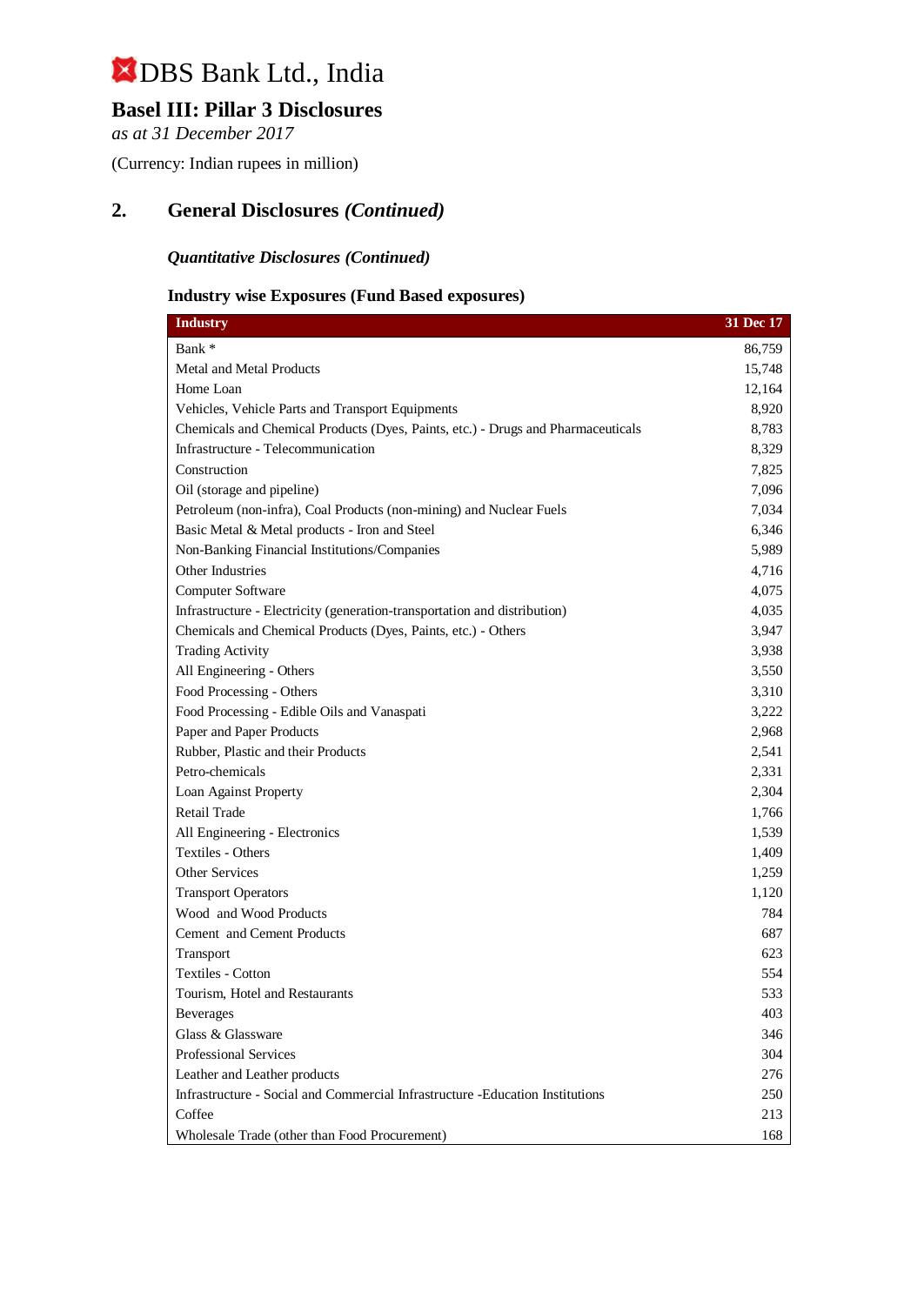## **Basel III: Pillar 3 Disclosures**

*as at 31 December 2017*

(Currency: Indian rupees in million)

## **2. General Disclosures** *(Continued)*

#### *Quantitative Disclosures (Continued)*

#### **Industry wise Exposures (Fund Based exposures)** *(Continued)*

| <b>Industry</b>                                                    | 31 Dec 17 |
|--------------------------------------------------------------------|-----------|
| Sugar                                                              | 139       |
| Tea                                                                | 72        |
| Chemicals and Chemical Products (Dyes, Paints, etc.) - Fertilisers | 48        |
| <b>Total Credit Exposure (fund based)</b>                          | 228,423   |

\* Includes advances covered by Letters of Credit issued by other Banks.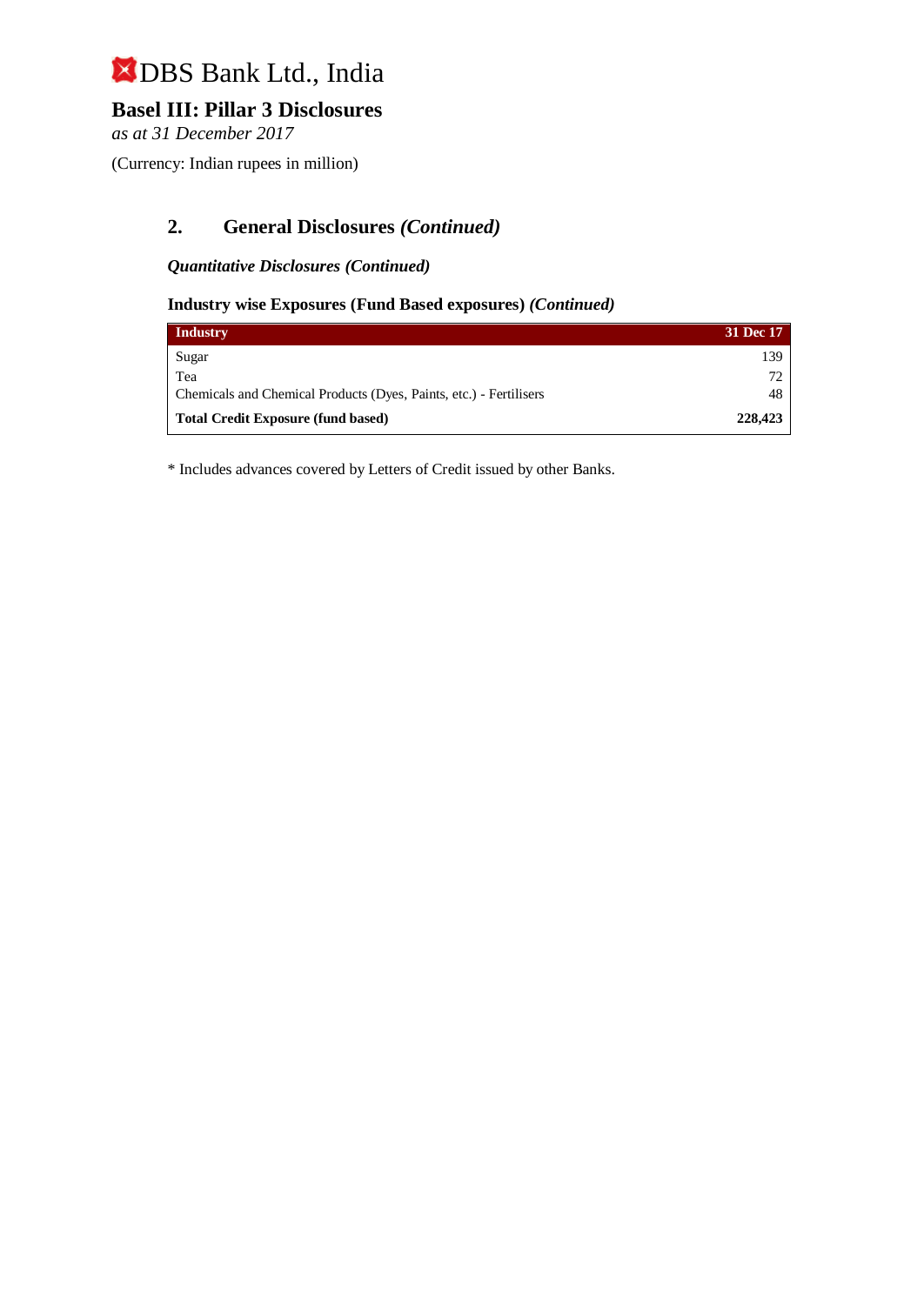## **Basel III: Pillar 3 Disclosures**

*as at 31 December 2017*

(Currency: Indian rupees in million)

## **2. General Disclosures** *(Continued)*

#### *Quantitative Disclosures (Continued)*

## **Industry wise Exposures (Non - Fund Based exposures)**

| <b>Industry</b>                                                                  | 31 Dec 17 |
|----------------------------------------------------------------------------------|-----------|
| <b>Banks</b>                                                                     | 71,448    |
| <b>Financial Institutions</b>                                                    | 48,318    |
| Infrastructure - Electricity (generation-transportation and distribution)        | 11,136    |
| Metal and Metal Products                                                         | 8,680     |
| Infrastructure - Transport - Ports                                               | 7,947     |
| Construction                                                                     | 7,488     |
| Non-Banking Financial Institutions/Companies                                     | 6,170     |
| Other Industries                                                                 | 5,400     |
| Vehicles, Vehicle Parts and Transport Equipments                                 | 5,380     |
| <b>Retail Others</b>                                                             | 5,038     |
| <b>Trading Activity</b>                                                          | 4,248     |
| Infrastructure - Telecommunication                                               | 4,056     |
| Infrastructure - Energy - Oil/Gas/Liquefied Natural Gas (LNG) storage facility   | 3,148     |
| Chemicals and Chemical Products (Dyes, Paints, etc.) - Others                    | 2,873     |
| Chemicals and Chemical Products (Dyes, Paints, etc.) - Drugs and Pharmaceuticals | 2,854     |
| Rubber, Plastic and their Products                                               | 2,208     |
| Basic Metal & Metal products - Iron and Steel                                    | 2,201     |
| Computer Software                                                                | 1,964     |
| Paper and Paper Products                                                         | 1,737     |
| Petroleum (non-infra), Coal Products (non-mining) and Nuclear Fuels              | 1,730     |
| Food Processing - Edible Oils and Vanaspati                                      | 1,711     |
| All Engineering - Electronics                                                    | 1,664     |
| All Engineering - Others                                                         | 1,586     |
| <b>Other Services</b>                                                            | 1,429     |
| <b>Professional Services</b>                                                     | 1,107     |
| Cement and Cement Products                                                       | 970       |
| Food Processing - Others                                                         | 941       |
| Chemicals and Chemical Products (Dyes, Paints, etc.) - Fertilisers               | 719       |
| Petro-chemicals                                                                  | 535       |
| Wood and Wood Products                                                           | 494       |
| Wholesale Trade (other than Food Procurement)                                    | 342       |
| Textiles - Others                                                                | 308       |
| <b>Transport Operators</b>                                                       | 296       |
| Glass & Glassware                                                                | 227       |
| Coal                                                                             | 123       |
| <b>Beverages</b>                                                                 | 80        |
| Infrastructure - Transport - Roadways                                            | 60        |
| Mining and Quarrying - Others                                                    | 58        |
| Food processing - Sugar                                                          | 40        |
| Food processing - Coffee                                                         | 21        |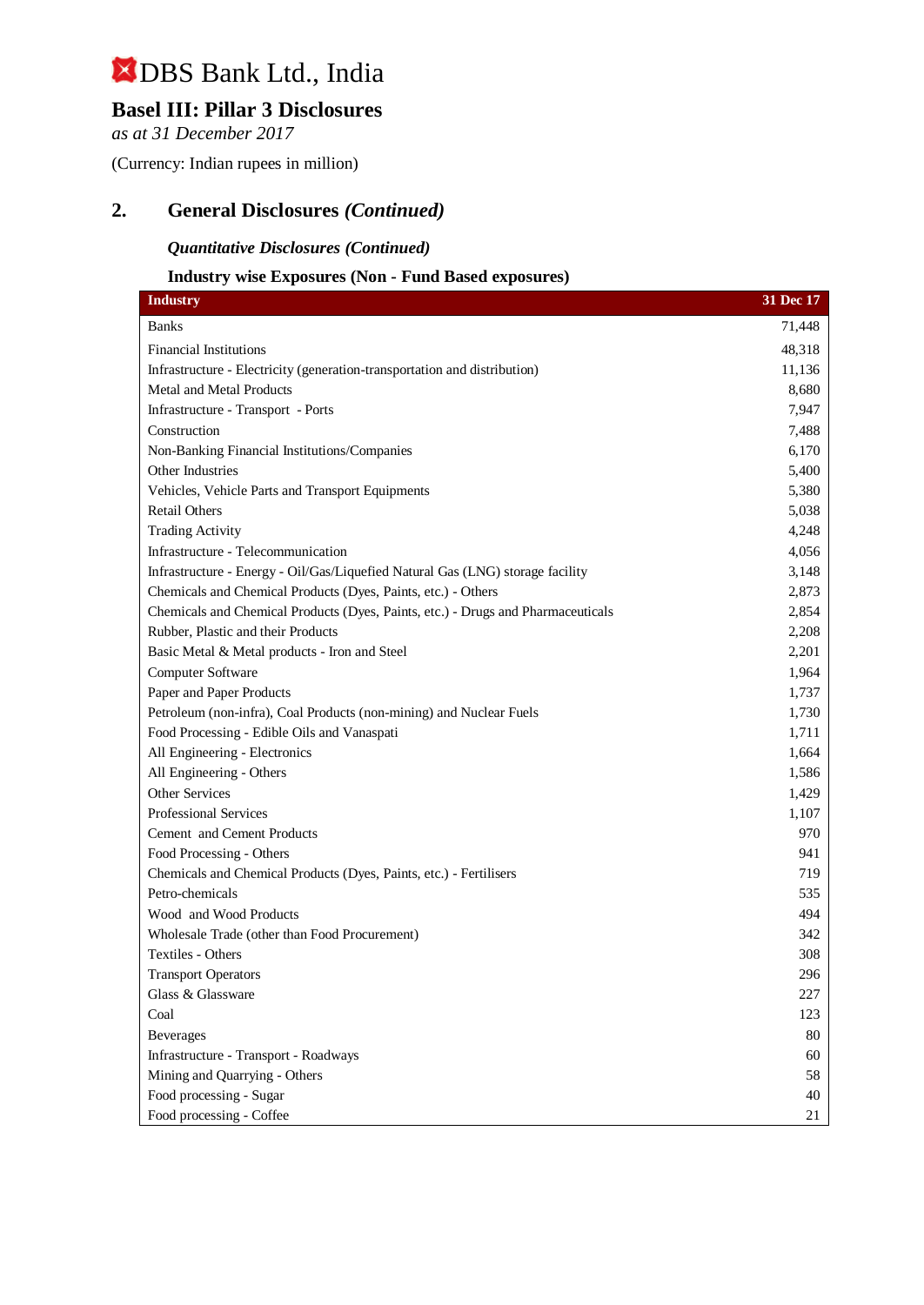## **Basel III: Pillar 3 Disclosures**

*as at 31 December 2017*

(Currency: Indian rupees in million)

## **2. General Disclosures** *(Continued)*

*Quantitative Disclosures (Continued)*

## **Industry wise Exposures (Non - Fund Based exposures***)*

| Infrastructure - Water sanitation             | 20      |
|-----------------------------------------------|---------|
| Food Processing - Tea                         |         |
| Leather and Leather products                  |         |
| Textiles - Cotton                             |         |
| <b>Total Credit Exposure (non-fund based)</b> | 216,776 |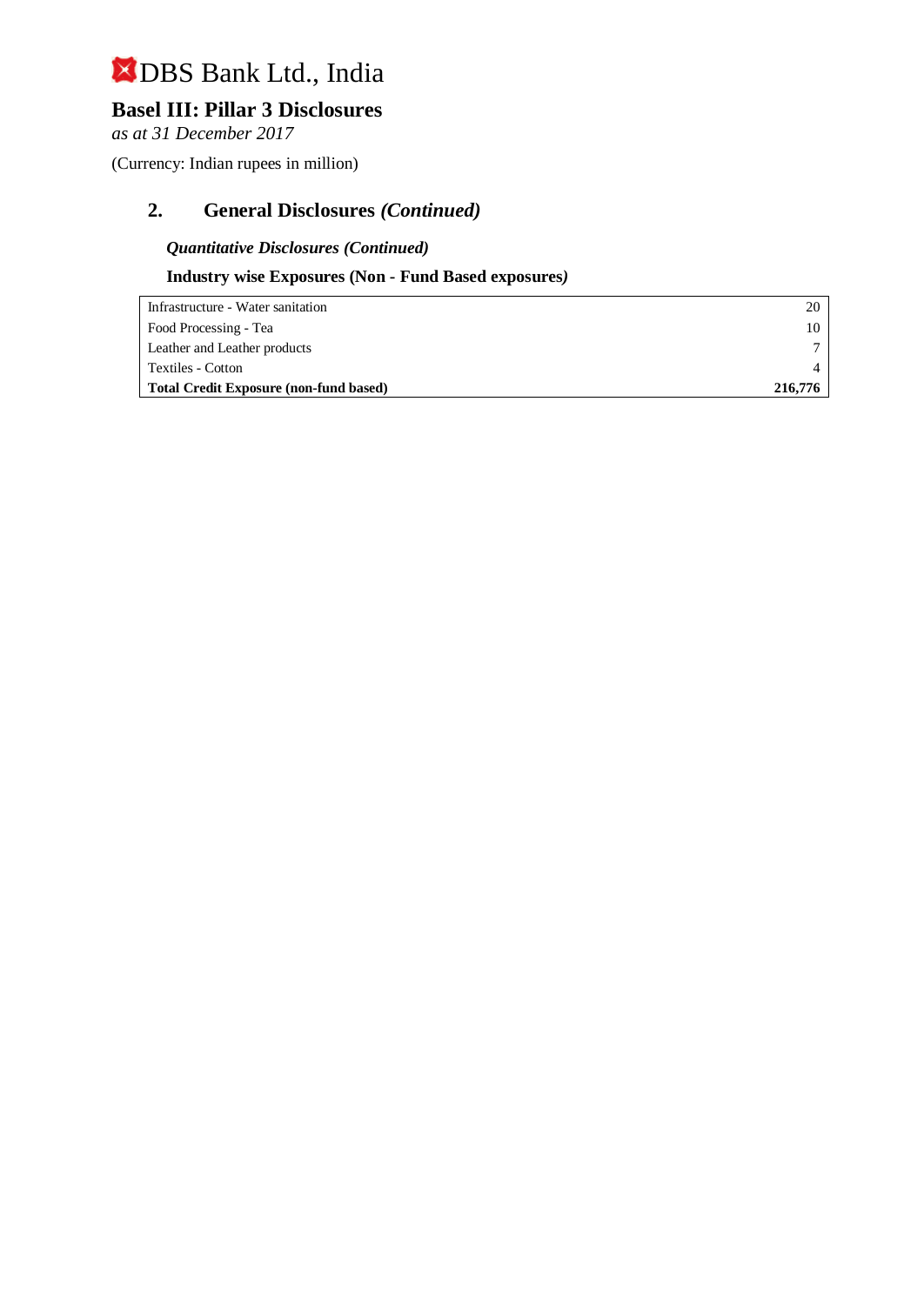## **Basel III: Pillar 3 Disclosures**

*as at 31 December 2017*

(Currency: Indian rupees in million)

## **2. General Disclosures** *(Continued)*

#### **Maturity of Assets as at 31 December 2017**

| <b>Particulars</b>   | Cash                         | <b>Balance with RBI</b> | <b>Balance with Banks</b> | <b>Investments</b> | <b>Loans &amp; Advances</b><br>(net of provisions) | <b>Fixed Assets</b>      | <b>Other Assets</b> |
|----------------------|------------------------------|-------------------------|---------------------------|--------------------|----------------------------------------------------|--------------------------|---------------------|
| 1 day                | 69                           | 7,096                   | 16,404                    | 10,820             | 801                                                | $\overline{\phantom{a}}$ | 180                 |
| $2-7$ days           | $\overline{\phantom{a}}$     | 78                      |                           | 82,757             | 3,260                                              | $\overline{\phantom{a}}$ | 672                 |
| $8-14$ Days          | $\overline{\phantom{a}}$     | 66                      | $\overline{\phantom{a}}$  | 3,551              | 5,932                                              | $\overline{\phantom{a}}$ | 84                  |
| 15-30 Days           | $\qquad \qquad \blacksquare$ | 87                      |                           | 4,404              | 17,196                                             | $\overline{\phantom{a}}$ | 208                 |
| 31 Days - 2 months   | $\overline{\phantom{0}}$     | 59                      |                           | 3,130              | 17,762                                             | $\overline{\phantom{a}}$ | 230                 |
| 2-3 months           | $\overline{\phantom{0}}$     | 26                      | 100                       | 3,736              | 10,440                                             | $\overline{\phantom{a}}$ | 145                 |
| 3–6 Months           | $\overline{\phantom{0}}$     | 57                      |                           | 2,923              | 21,683                                             | $\overline{\phantom{a}}$ | 314                 |
| $6$ Months $-1$ Year | $\overline{\phantom{0}}$     | 73                      | 1,597                     | 3,915              | 20,735                                             | $\overline{\phantom{a}}$ | 300                 |
| $1-3$ Years          | $\qquad \qquad \blacksquare$ | 50                      | 3,194                     | 2,524              | 51,909                                             | $\overline{\phantom{a}}$ | 671                 |
| $3 - 5$ Years        | $\overline{\phantom{a}}$     | 44                      | 21,078                    | 2,998              | 4,535                                              | $\overline{\phantom{a}}$ | 234                 |
| Over 5Years          | $\overline{\phantom{0}}$     | 10,947                  |                           | 30,263             | 23,746                                             | 712                      | 60,472              |
| <b>Total</b>         | 69                           | 18,583                  | 42,373                    | 151,021            | 177,999                                            | 712                      | 63,510              |

Note: The same maturity bands as used for reporting positions in the ALM returns have been used by the Bank.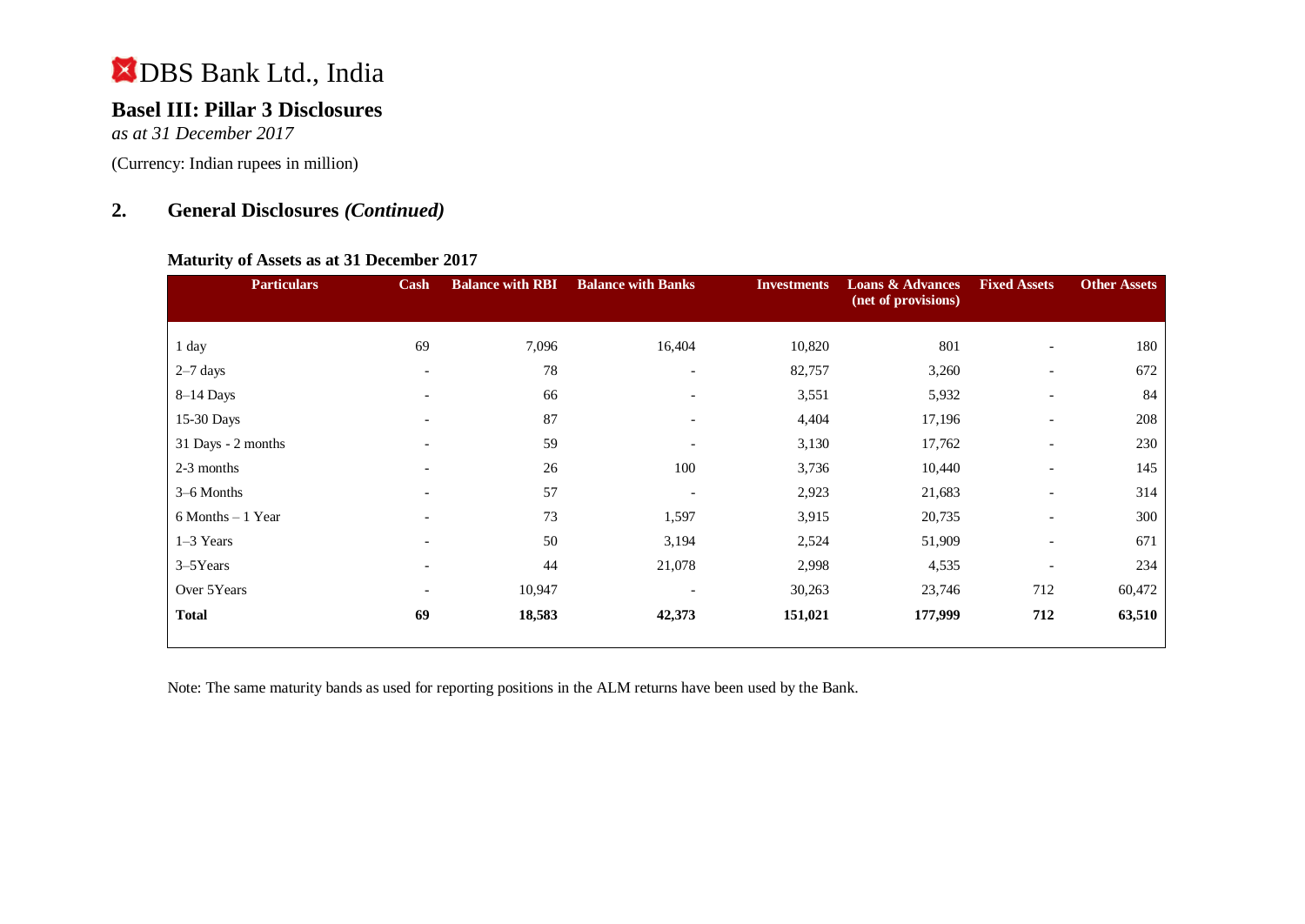## **Basel III: Pillar 3 Disclosures** *(Continued)*

*as at 31 December 2017*

(Currency: Indian rupees in million)

## **2. General Disclosures** *(Continued)*

### **Classification of NPA's**

| <b>Particulars</b>     | 31 Dec 17 |
|------------------------|-----------|
| Amount of NPAs (Gross) | 12,367    |
| Substandard            | 4,182     |
| Doubtful 1             | 5,872     |
| Doubtful 2             | 860       |
| Doubtful 3             | 1,453     |
| Loss                   |           |

#### **Movement of NPAs and Provision for NPAs**

|              | <b>Particulars</b>                                        | 31 Dec 17 |
|--------------|-----------------------------------------------------------|-----------|
| $\mathbf{A}$ | Amount of NPAs (Gross)                                    | 12,367    |
| B            | Net NPAs                                                  | 4,357     |
| C            | <b>NPA Ratios</b>                                         |           |
|              | Gross NPAs to gross advances (%)                          | 6.65%     |
|              | Net NPAs to net advances (%)                              | 2.45%     |
| D            | Movement of NPAs (Gross)                                  |           |
|              | Opening balance as of the beginning of the financial year | 8,384     |
|              | <b>Additions</b>                                          | 4,899     |
|              | Reductions on account of recoveries/ write - offs         | 916       |
|              | Closing balance                                           | 12,367    |
| E            | Movement of Provision for NPAs                            |           |
|              | Opening balance as of the beginning of the financial year | 3,759     |
|              | Provision made during the year                            | 4,401     |
|              | Write $-$ offs / Write $-$ back of excess provision       | 150       |
|              | Closing balance                                           | 8,010     |
|              |                                                           |           |

#### **General Provisions**

In accordance with RBI guidelines, the Bank maintains provision on standard advances, standard derivative exposures and provision on Unhedged Foreign Currency Exposure (UFCE). Movement in general provisions is detailed below

| <b>Particulars</b>                                                   | 31 Dec 17      |
|----------------------------------------------------------------------|----------------|
|                                                                      |                |
| <b>Opening Balance</b>                                               | 1,305          |
| Provisions Made During the Year<br>Add:                              | $\blacksquare$ |
| Write off / Write back of Excess provisions during the Year<br>Less: | 25             |
| <b>Closing Balance</b>                                               | 1,280          |
|                                                                      |                |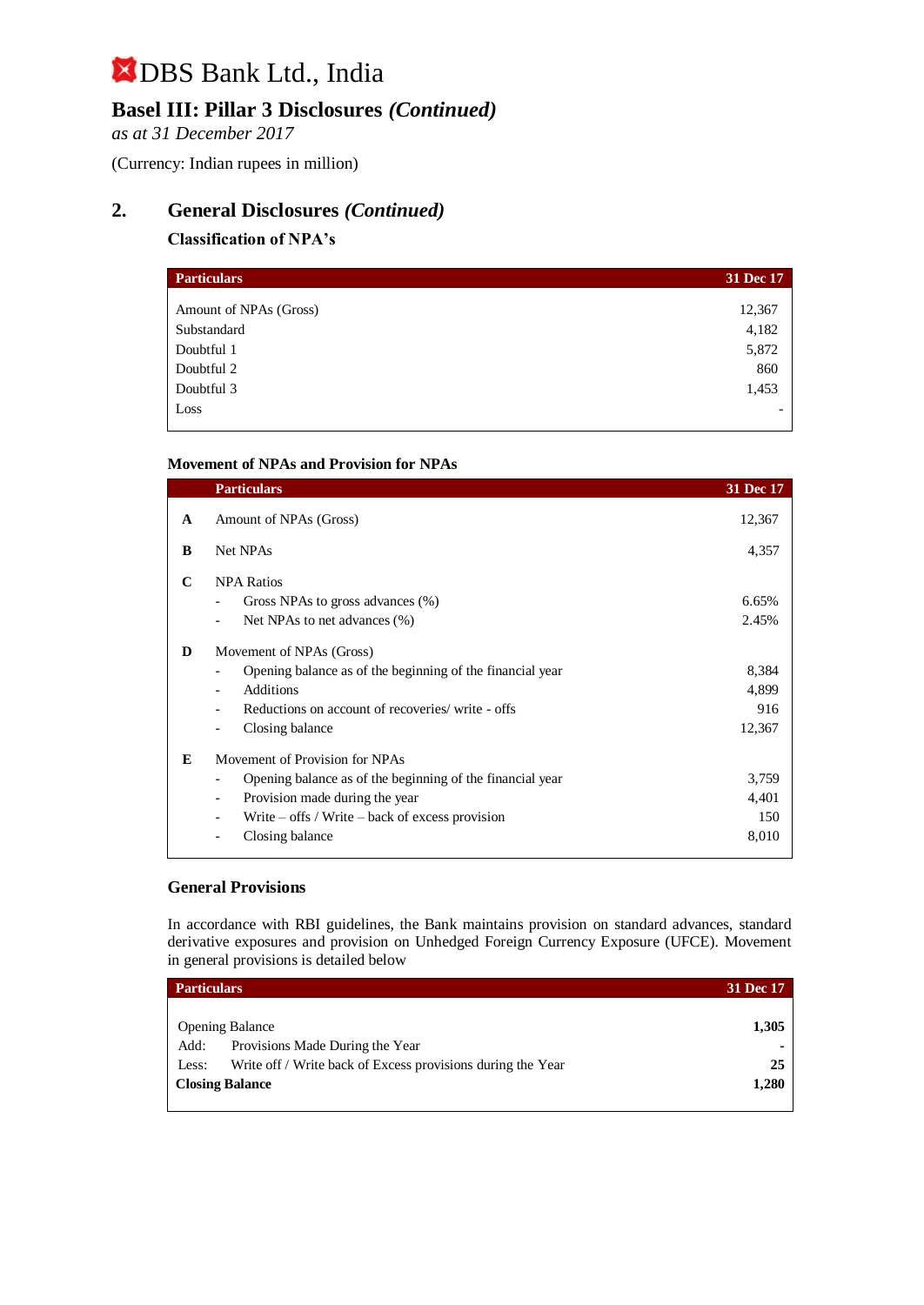## **Basel III: Pillar 3 Disclosures** *(Continued)*

*as at 31 December 2017*

(Currency: Indian rupees in million)

#### **Amount of Non-Performing Investments and Provision for NPIs**

Non-Performing Investments and Provision for NPIs is given below:

|   | <b>Particulars</b>                                       | 31 Dec 17 |
|---|----------------------------------------------------------|-----------|
|   | Amount of Non-Performing Investments (Gross)             | 784       |
| B | Amount of provisions held for non-performing investments |           |

#### **Movement in Provisions Held towards Depreciation on Investments**

Movement in Provisions Held towards Depreciation on Investments is given below:

| <b>Particulars</b>     |                                                             |     |
|------------------------|-------------------------------------------------------------|-----|
|                        |                                                             |     |
|                        | <b>Opening Balance</b>                                      | 440 |
| Add:                   | Provisions Made During the Year                             | 596 |
| Less:                  | Write off / Write back of Excess provisions during the Year |     |
| <b>Closing Balance</b> |                                                             |     |

#### **Industry wise Past Due Loans**

| <b>Particulars</b>                                            | 31 Dec 17 |
|---------------------------------------------------------------|-----------|
| Basic Metal & Metal products - Iron and Steel                 | 3,500     |
| All Engineering - Others                                      | 253       |
| <b>Trading Activity</b>                                       | 190       |
| Tourism, Hotel and Restaurants                                | 175       |
| Textiles - Others                                             | 159       |
| Wood and Wood Products                                        | 128       |
| Chemicals and Chemical Products (Dyes, Paints, etc.) - Others | 39        |
| <b>Total</b>                                                  | 4.444     |

#### **Ageing of Past Due Loans**

| <b>Particulars</b>             | 31 Dec 17 |
|--------------------------------|-----------|
| Overdue upto 30 Days           | 3.994     |
| Overdue between 31 and 60 Days | 450       |
| Overdue between 61 and 90 Days |           |
| Total                          | 4.444     |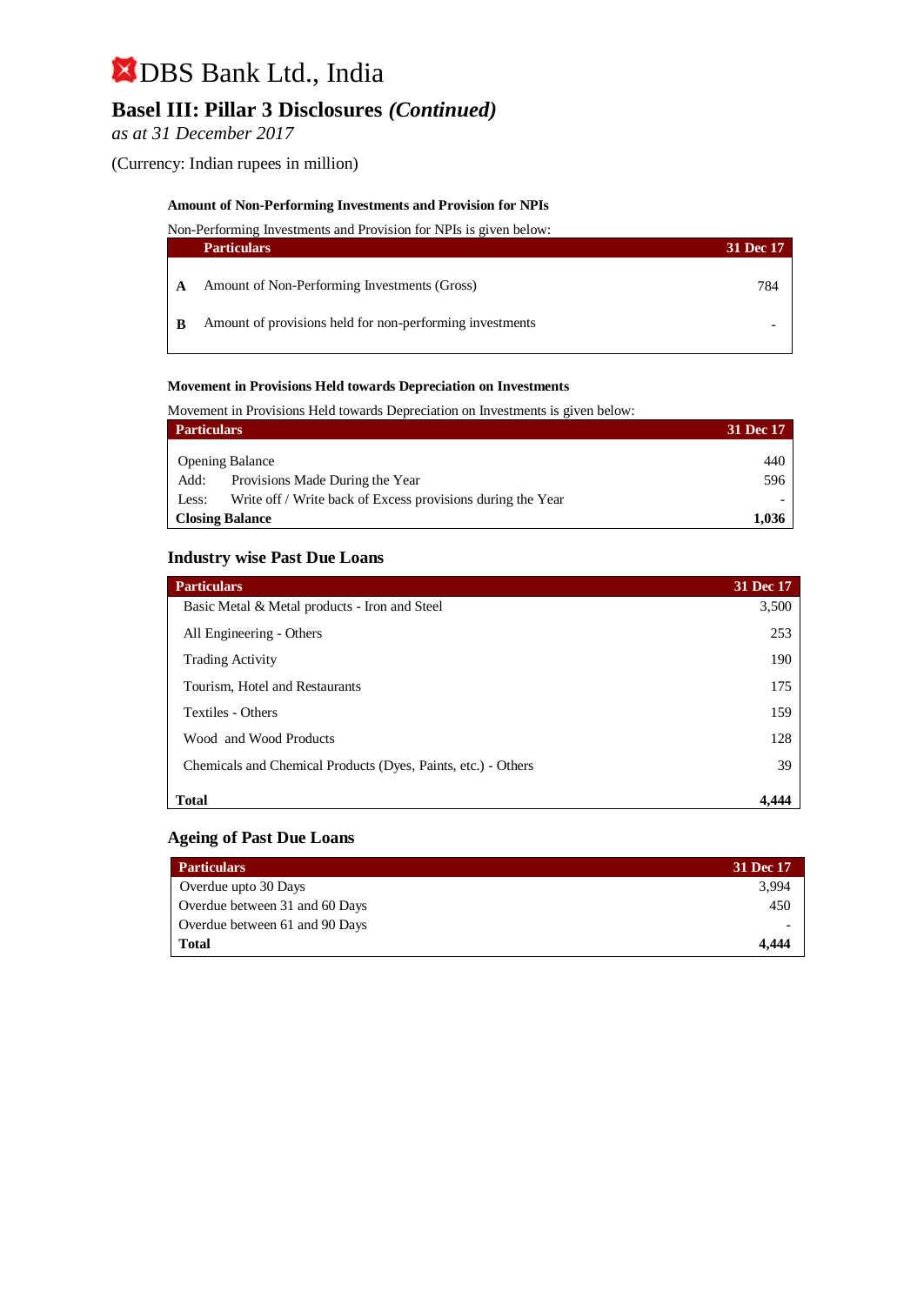## **Basel III: Pillar 3 Disclosures** *(Continued)*

*as at 31 December 2017*

(Currency: Indian rupees in million)

## **Industry wise NPAs**

| <b>Particulars</b>                                                                  | <b>Amount of</b><br>NPA | <b>Specific</b><br><b>Provision</b> |
|-------------------------------------------------------------------------------------|-------------------------|-------------------------------------|
| Infrastructure - Telecommunication                                                  | 3,000                   | 962                                 |
| Basic Metal & Metal products - Iron and Steel                                       | 2,301                   | 1,383                               |
| Paper and Paper Products                                                            | 2,241                   | 2,037                               |
| Construction                                                                        | 1,761                   | 1,227                               |
| Infrastructure - Transport - Roadways                                               | 623                     | 435                                 |
| <b>Trading Activity</b>                                                             | 562                     | 505                                 |
| <b>Computer Software</b>                                                            | 362                     | 321                                 |
| Glass & Glassware                                                                   | 297                     | 45                                  |
| Food Processing - Edible Oils and Vanaspati                                         | 286                     | 286                                 |
| Infrastructure - Social and Commercial Infrastructure<br>-Education<br>Institutions | 250                     | 250                                 |
| All Engineering - Electronics                                                       | 218                     | 218                                 |
| Other Metal and Metal Products                                                      | 152                     | 106                                 |
| Textiles - Others                                                                   | 147                     | 147                                 |
| Gas/LNG (storage and pipeline)                                                      | 145                     | 77                                  |
| Chemicals and Chemical Products (Dyes, Paints, etc.) - Drugs and                    | 22                      | 11                                  |
| Pharmaceuticals                                                                     |                         |                                     |
| <b>Total</b>                                                                        | 12,367                  | 8,010                               |

#### **Industry wise Write-off's**

| <b>Particulars</b>      | 31 Dec 17 |
|-------------------------|-----------|
| <b>Other Industries</b> |           |
| <b>Total</b>            |           |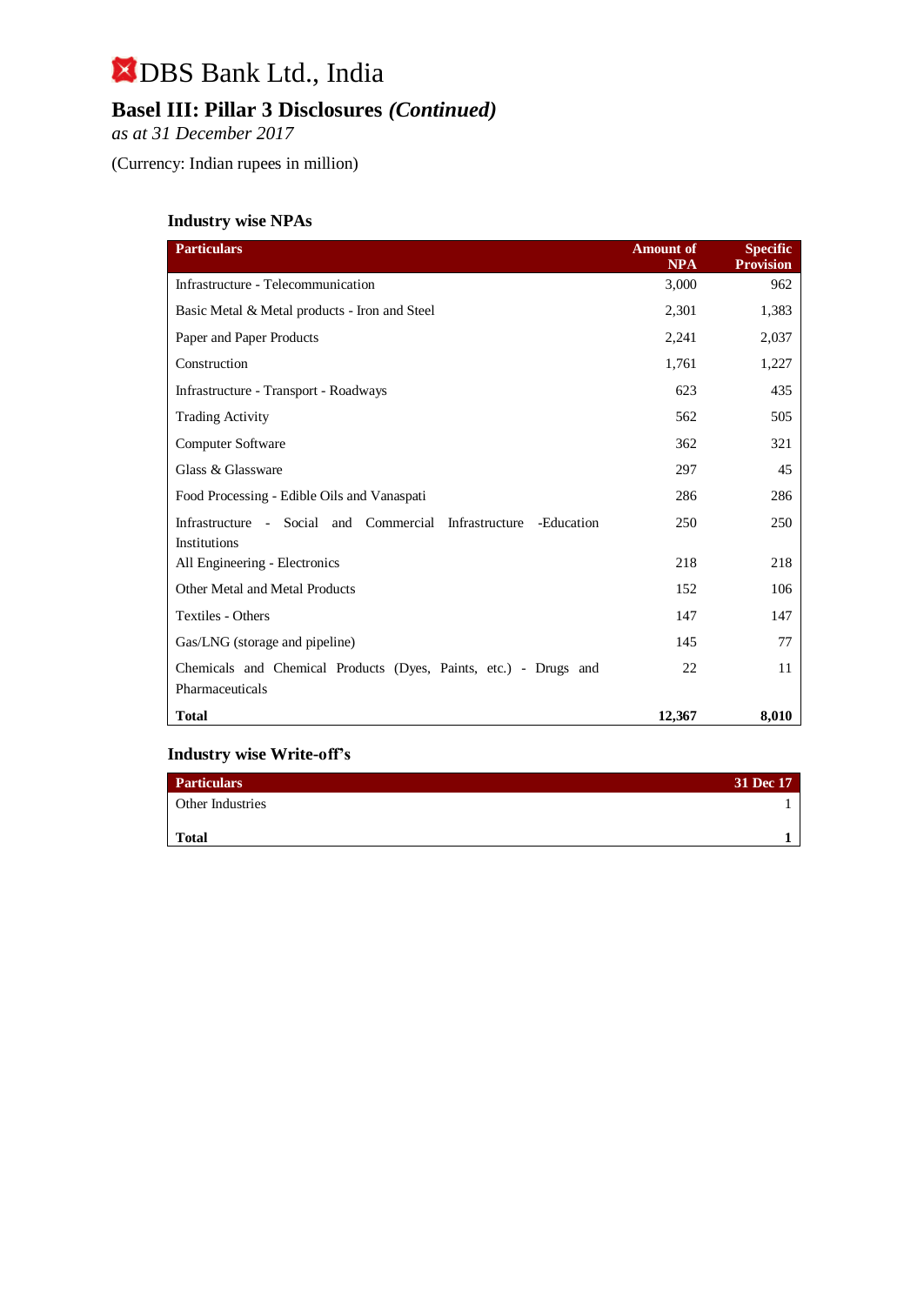## **Basel III: Pillar 3 Disclosures** *(Continued)*

*as at 31 December 2017*

(Currency: Indian rupees in million)

## **Industry wise General Provisions**

| <b>Particulars</b>                                                               | 31 Dec 17 |
|----------------------------------------------------------------------------------|-----------|
| Banks                                                                            | 239       |
| Infrastructure - Telecommunication                                               | 155       |
| Construction                                                                     | 114       |
| <b>Retail Others</b>                                                             | 68        |
| Metal and Metal Products                                                         | 67        |
| <b>Financial Institutions</b>                                                    | 66        |
| Non-Banking Financial Institutions/Companies                                     | 64        |
| Other Industries                                                                 | 60        |
| Chemicals and Chemical Products (Dyes, Paints, etc.) - Drugs and Pharmaceuticals | 41        |
| Vehicles, Vehicle Parts and Transport Equipments                                 | 41        |
| Petroleum (non-infra), Coal Products (non-mining) and Nuclear Fuels              | 40        |
| Infrastructure - Energy - Oil/Gas/Liquefied Natural Gas (LNG) storage facility   | 38        |
| Chemicals and Chemical Products (Dyes, Paints, etc.) - Others                    | 29        |
| Infrastructure - Transport - Ports                                               | 27        |
| <b>Trading Activity</b>                                                          | 25        |
| Infrastructure - Electricity (generation-transportation and distribution)        | 23        |
| All Engineering - Others                                                         | 22        |
| Food Processing - Edible Oils and Vanaspati                                      | 21        |
| Basic Metal & Metal products - Iron and Steel                                    | 19        |
| Rubber, Plastic and their Products                                               | 17        |
| Food Processing - Others                                                         | 17        |
| Computer Software                                                                | 16        |
| Petro-chemicals                                                                  | 14        |
| All Engineering - Electronics                                                    | 9         |
| Textiles - Others                                                                | 8         |
| <b>Transport Operators</b>                                                       | 7         |
| Other Services                                                                   | 6         |
| Wood and Wood Products                                                           | 4         |
| Cement and Cement Products                                                       | 3         |
| Paper and Paper Products                                                         | 3         |
| Glass & Glassware                                                                | 3         |
| Textiles - Cotton                                                                | 3         |
| Food processing - Sugar                                                          | 2         |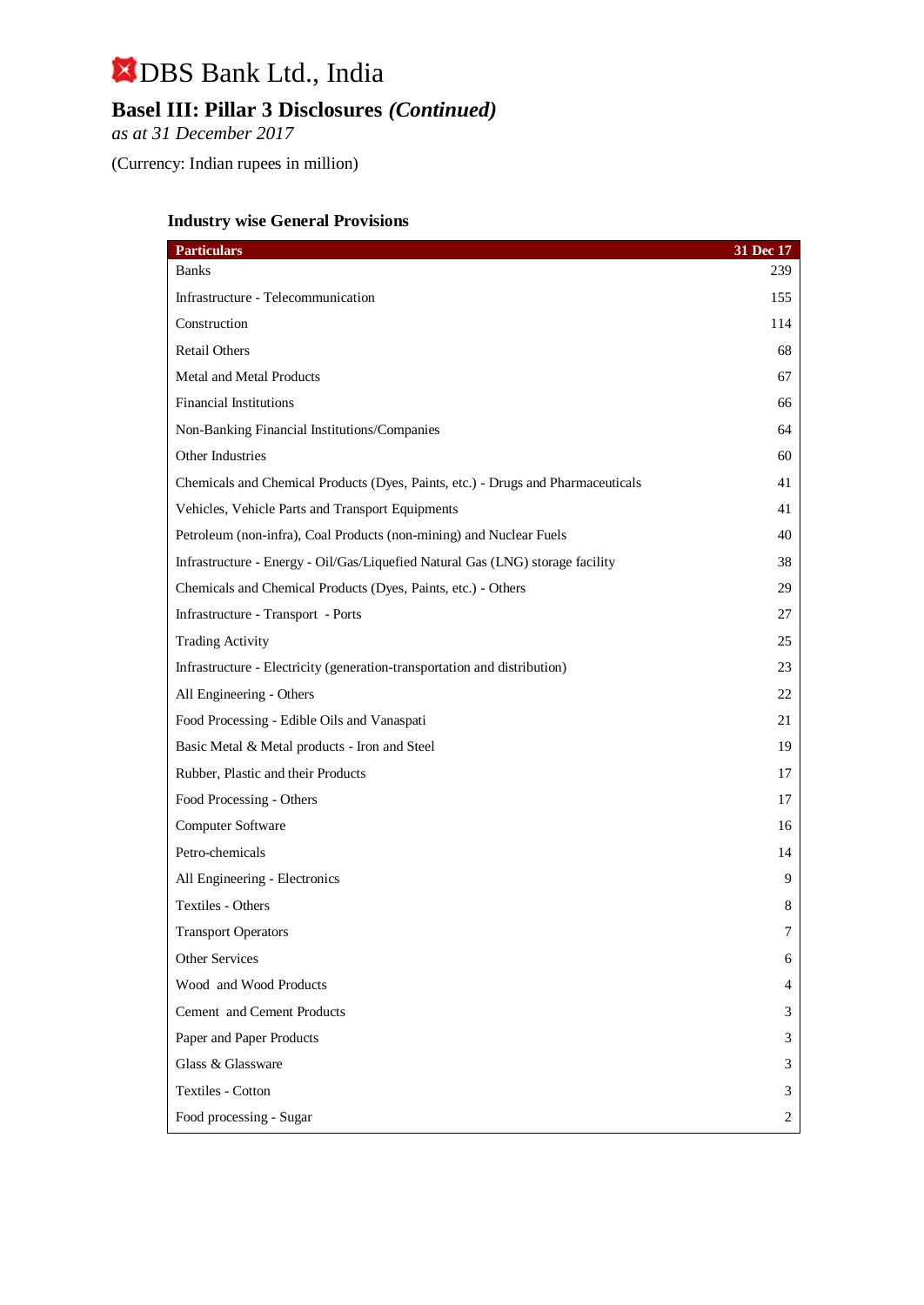## **Basel III: Pillar 3 Disclosures** *(Continued)*

*as at 31 December 2017*

(Currency: Indian rupees in million)

#### **Industry wise General Provisions (Continued)**

| <b>Beverages</b>                                                   | 2     |
|--------------------------------------------------------------------|-------|
| Wholesale Trade (other than Food Procurement)                      |       |
| Professional Services                                              |       |
| Leather and Leather products                                       |       |
| Food processing - Coffee                                           |       |
| Chemicals and Chemical Products (Dyes, Paints, etc.) - Fertilisers |       |
| Food Processing - Tea                                              |       |
| Tourism, Hotel and Restaurants                                     |       |
| <b>Total</b>                                                       | 1.280 |

#### **Industry wise Specific Provisions (net of write-backs)**

| <b>Particulars</b>                                                             | 31 Dec 17 |
|--------------------------------------------------------------------------------|-----------|
| Paper and Paper Products                                                       | 1,237     |
| Infrastructure - Telecommunication                                             | 962       |
| Basic Metal & Metal products - Iron and Steel                                  | 833       |
| Construction                                                                   | 780       |
| <b>Trading Activity</b>                                                        | 164       |
| <b>Metal and Metal Products</b>                                                | 106       |
| Infrastructure - Electricity (generation-transportation and distribution)      | 103       |
| Food Processing - Edible Oils and Vanaspati                                    | 76        |
| Infrastructure - Energy - Oil/Gas/Liquefied Natural Gas (LNG) storage facility | 55        |
| Glass & Glassware                                                              | 45        |
| Other Industries                                                               | (2)       |
| Computer Software                                                              | (16)      |
| <b>Beverages</b>                                                               | (26)      |
| Infrastructure - Social and Commercial Infrastructure - Education Institutions | (66)      |
| <b>Total</b>                                                                   | 4,251     |

The Bank does not have overseas operations and hence amount of NPAs and past due loans are restricted to the domestic segment.